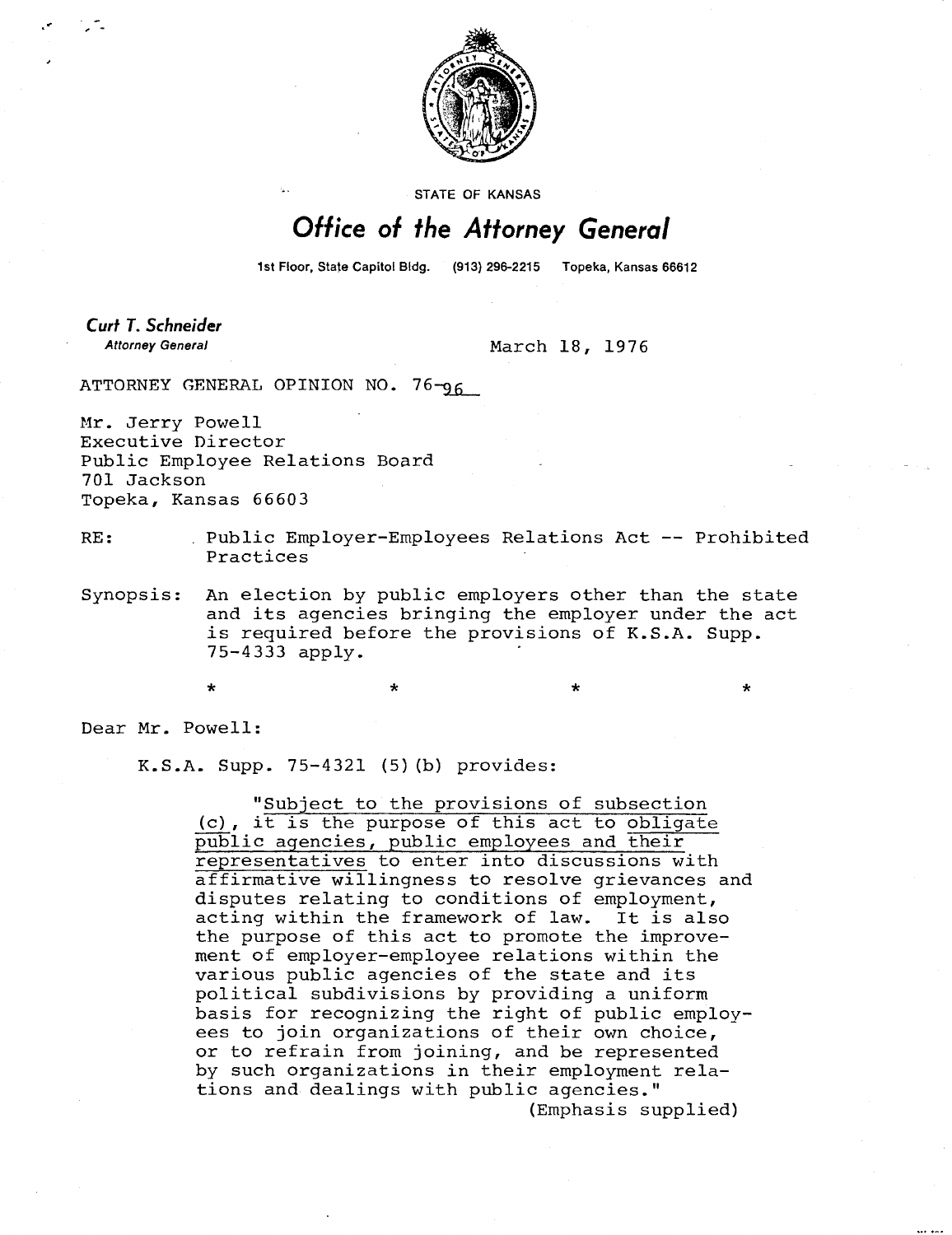Mr. Jerry Powell March 18, 1976 Page 2

K.S.A. Supp. 75-4321(5)(c) provides:

"The governing body of any public employer, other than the state and its agencies, by a majority vote of all the members may elect to bring such public employer under the provisions of this act, and upon such election the public employer and its employees shall be bound by its provisions from the date of such election. Once an election has been made to bring the public employer under the provisions of this act it continues in effect unless rescinded by a majority vote of all members of the governing body. No vote to rescind shall take effect until the termination of the next complete budget year following such vote." (Emphasis supplied)

K.S.A. Supp. 75-4333 defines certain prohibited acts evidencing bad faith on the part of public employers and employees. K.S.A. Supp. 75-4334 provides the procedure to be followed by parties in submitting prohibited practice disputes to the Board for administrative adjudication.

You inquire whether public employers other than the state which affirmatively elect not to come under the Act or public employers which take no action are nonetheless subject to Board Orders issued pursuant to K.S.A. Supp. 75-4334(b). Similarly, are employees of such employers subject to Board jurisdiction arising out of these disputes?

In Wichita Public Schools Employees Union v. Smith, 194 K. 2, 397 P.2d 357 the Kansas Supreme Court had before it the question of the applicability of the state's employer and employee relations statute, (G.S. 1961 Supp. 44-801 et seq.) to political subdivisions of the State, specifically the Board of Education of the City of Wichita. In holding that the Act does not apply to sovereign entities the following rules are stated at page 5.

> "The general rule recognized in this jurisdiction, that statutes limiting rights or interests will not be interpreted to include the sovereign power unless it be expressly named or intended by necessary implication (State v. Book Co., 69 Kan. 1, 24, 76 Pac. 411; State v. Kaemmerling, 83 Kan. 387, ill Pac. 441), applies to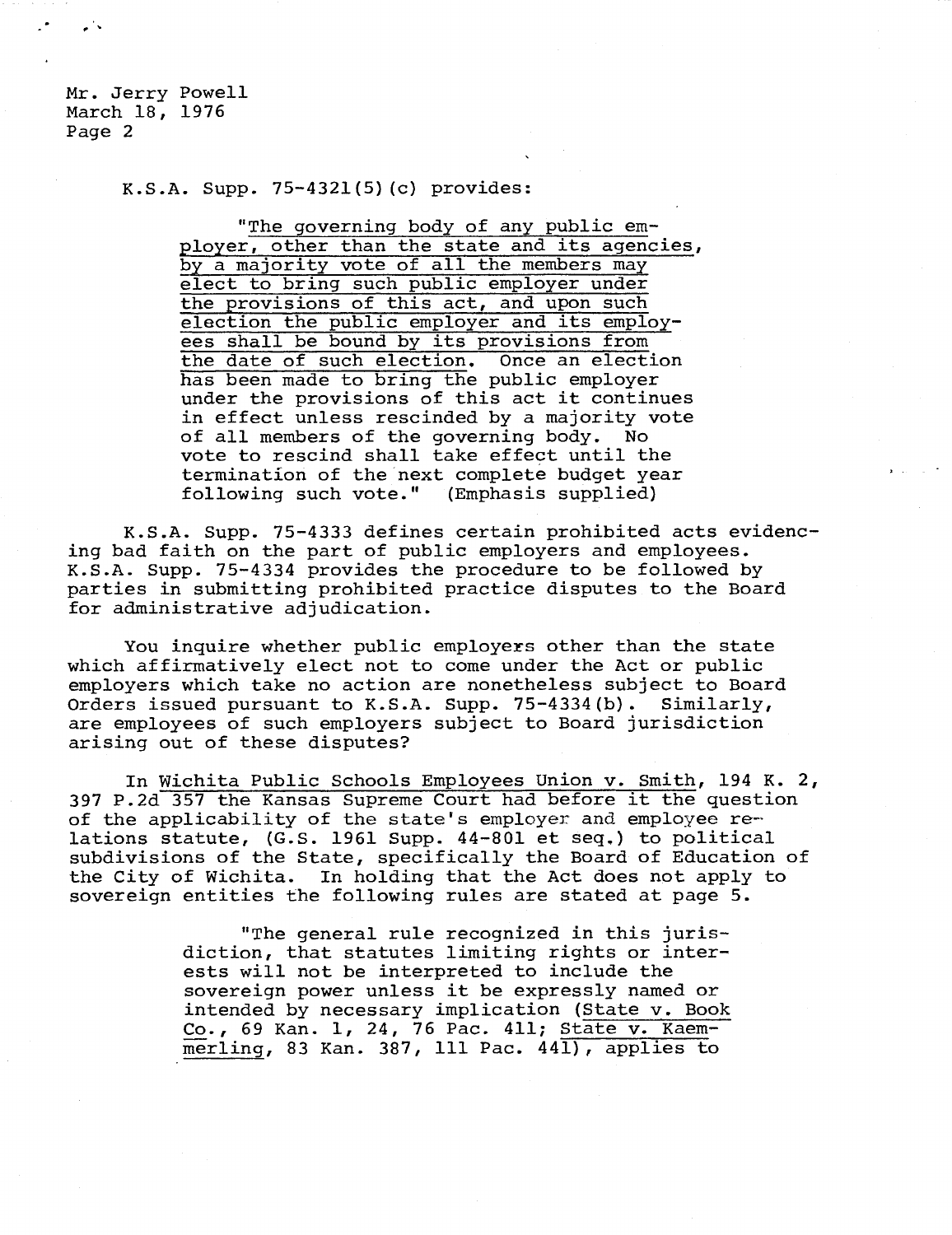Mr. Jerry Powell March 18, 1976 Page 3

> statutes limiting the power to control compensation, terms and conditions of employment.

The entire matter of qualifications, tenure, compensation and working conditions for any public employee involves the exercise of governmental powers which are exercised by or through legislative fiat. Under our form of government public office or public employment cannot become a matter of collective bargaining and contract.

The objects of a political subdivision are governmental -- not commercial. It is created for public purposes and has none of the peculiar characteristics of enterprises maintained for private gain. It has no authority to enter into negotiations with labor unions concerning wages and make such negotiations the basis for final appropriations. Strikes against a political subdivision to enforce collective bargaining would in effect amount to strikes against the government.

The statutes pertaining to employer and employee relations must be construed to apply only to private industry, at least until such time as the legislature shows a definite intent to include political subdivisions. We find nothing to indicate that the legislature intended to embrace political subdivisions in the term "employer" as used in G. S. 1961 Supp. 44-802(4) and thus make political subdivisions and governmental agencies subject to the labor laws of the state including collective bargaining."

In light of the foregoing, we are constrained to the view that the provisions of the Act are not to be expanded beyond its clearly expressed terms. Thus, as to local units of government, K.S.A. Supp. 75-4321(5)(b) and (c) set out above, clearly condition jurisdiction of the Board and indeed the applicability of the Act itself to the employer-employee relations of public agencies after the election to come under the law is unequivocally made by the governing body.

Some confusion has developed concerning the provisions of K.S.A. 75-4335 as it relates to your question.